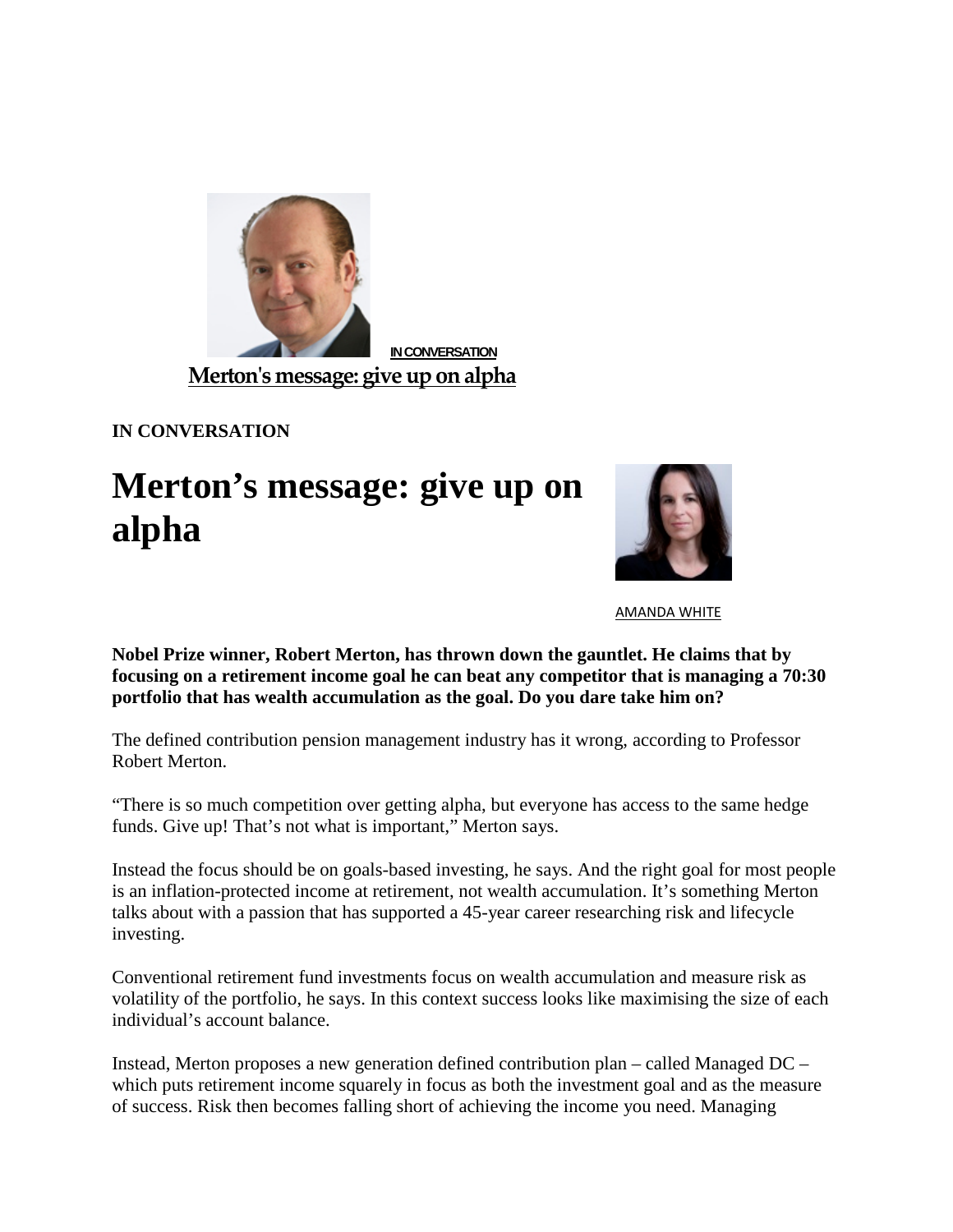retirement funds in such a way will provide a much higher degree of certainty of actually succeeding, he argues.

"The secret sauce of Managed DC is that if you are willing to agree on a goal, say for example \$58,000 per year protected against inflation in retirement, and my competitors and I start with the same Sharpe ratio, but I use dynamic strategies based on the goal versus a 70:30 portfolio, then I promise you I'll beat them," he says. "Focusing on the goal is like having 20 per cent more assets."

Merton, who has spent his entire career writing and researching lifecycle investing first publishing in 1969. These days he is the *School of Management Distinguished Professor of Finance* at the MIT Sloan School of Management. He is also the University Professor Emeritus at Harvard University,

In his opinion the retirement management industry should change its language, and techniques, to focus on income, and to look at earnings for spending and lifestyle.

"For people outside the financial services industry that is normal, but for the entire history of defined contribution the language is about portfolio returns, not income."

Most lifecycle products use age as the only trigger for investment allocation differences, but Merton argues income is an essential piece of information.

"Adding income a big step up from age alone," he says. "For example, a 34-year old woman earning \$168,000 is very different to a 34-year old man earning \$56,000. Age doesn't tell you nearly enough to make a sensible asset allocation.

With target date funds the investment mix is such that as you get older you get more conservative because of age alone. That's wrong. Actually the prime drivers of fund asset allocation are the risk composition of total retirement assets. That includes future contributions and how close you are to fully funding the income goal."

In this way Merton argues that what drives the asset mix is not age, but the amount of remaining human capital and the funding ratio.

"Although they are correlated why go on a correlation? Go to the primary drivers including income and account balance., Those give you all the answers."

He believes that defaulted defined contribution funds can get that income information from the administrator, and that getting that information is really important.

Merton who co-founded Long-Term Capital Management, is currently resident scientist at Dimensional Fund Advisors, where he is developing this next-generation, integrated pensionmanagement solution system that addresses the deficiencies associated with traditional defined benefit and defined contribution plans.